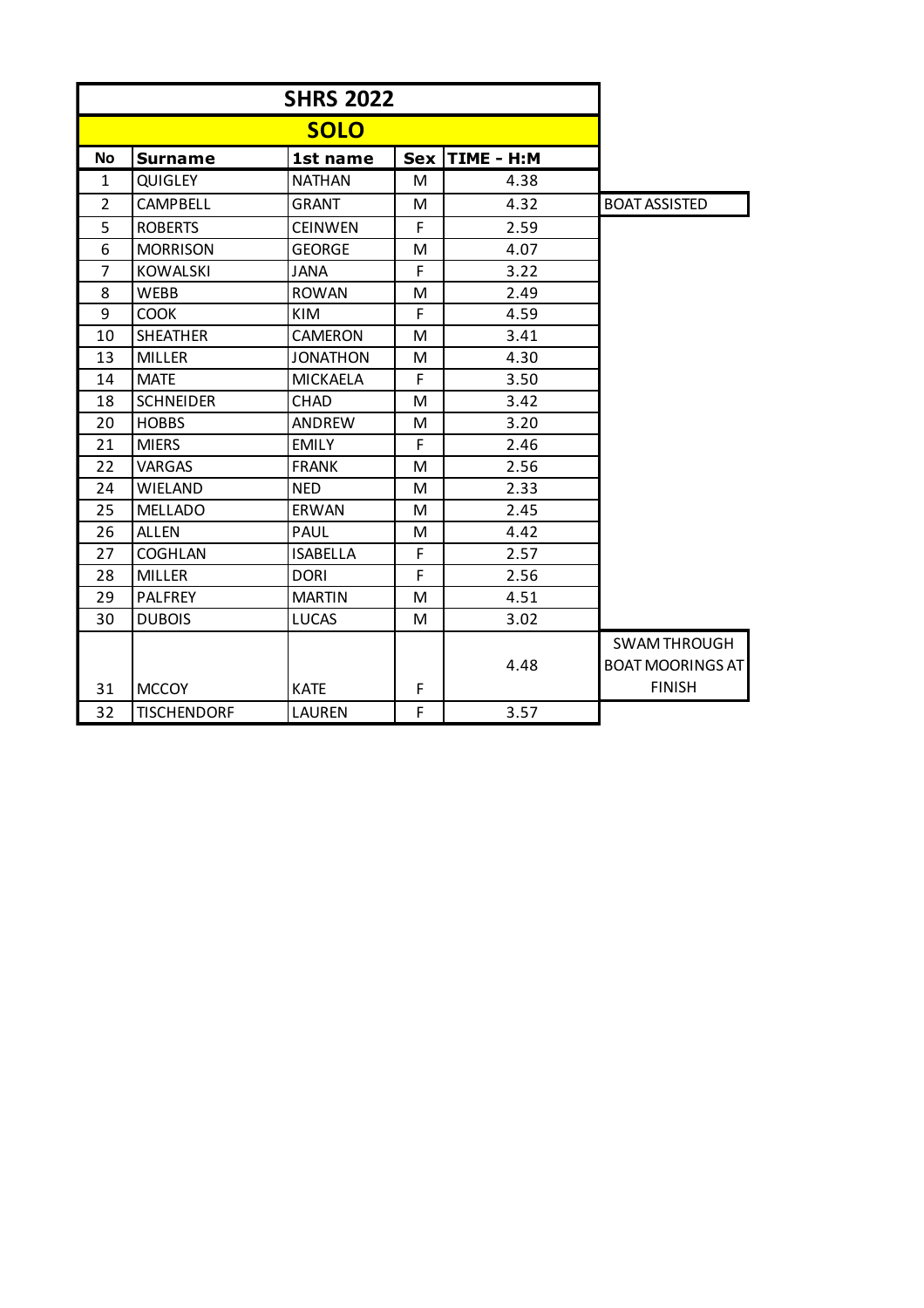|  | South Head Roughwater Swim 2018 |  |
|--|---------------------------------|--|
|  |                                 |  |

| <b>Number</b> | Surname                           | <b>First Name</b>                  | Sex    | TIME-H:M |                                                       |
|---------------|-----------------------------------|------------------------------------|--------|----------|-------------------------------------------------------|
| 201           | <b>LEVIN</b><br><b>ABADEE</b>     | <b>CHELSEA</b><br><b>JESSICA</b>   | F<br>F | 4.26     |                                                       |
| 202           | <b>MCKAY</b><br><b>COLE</b>       | <b>ELISE</b><br><b>RACHEL</b>      | F<br>F | 4.19     |                                                       |
| 203           | <b>MCLEOD</b><br><b>CHAMPNESS</b> | ANDREW<br><b>MATT</b>              | м<br>M | 3.55     |                                                       |
| 204           | <b>MCDONALD</b><br><b>MCLEAN</b>  | PAUL<br><b>YOLANDE</b>             | M<br>F | 4.25     |                                                       |
| 205           | <b>MANUEL</b><br><b>MILLER</b>    | LAURA<br><b>CHELSEA</b>            | F<br>F | 4.40     |                                                       |
| 206           | <b>GIBSON</b><br><b>STUBBS</b>    | <b>GREG</b><br><b>LAWRENCE</b>     | M<br>M | 3.33     |                                                       |
| 207           | <b>CRISAFI</b><br><b>DRYDEN</b>   | <b>SHARON</b><br><b>KATE</b>       | F<br>F | 3.13     |                                                       |
| 208           | CROGHAN<br>KELLAWAY               | <b>MICHAEL</b><br><b>PETER</b>     | M<br>M | 3.23     |                                                       |
| 209           | ORCHARD<br><b>BARNES</b>          | <b>PETE</b><br><b>ANNA</b>         | м<br>F | 3.34     |                                                       |
| 210           | <b>FOXALL</b><br><b>EMMETT</b>    | <b>NAOMI</b><br><b>MICHELLE</b>    | F<br>F | 3.37     | SWAM THROUGH BOAT<br><b>MOORINGS AT FINISH</b>        |
| 211           | <b>ALEXIOU</b><br><b>TAIT</b>     | <b>JASMINE</b><br><b>ALEXANDRA</b> | F<br>F | 3.01     | <b>SWAM THROUGH BOAT</b><br><b>MOORINGS AT FINISH</b> |
| 212           | <b>TAYLOR</b><br><b>STEIN</b>     | CAMERON<br><b>HAMISH</b>           | м<br>M | 4.08     |                                                       |
| 23<br>11      | <b>TOORAK</b><br><b>PAXINOS</b>   | <b>ANNA</b><br><b>ALEXI</b>        | F<br>M | 3.45     |                                                       |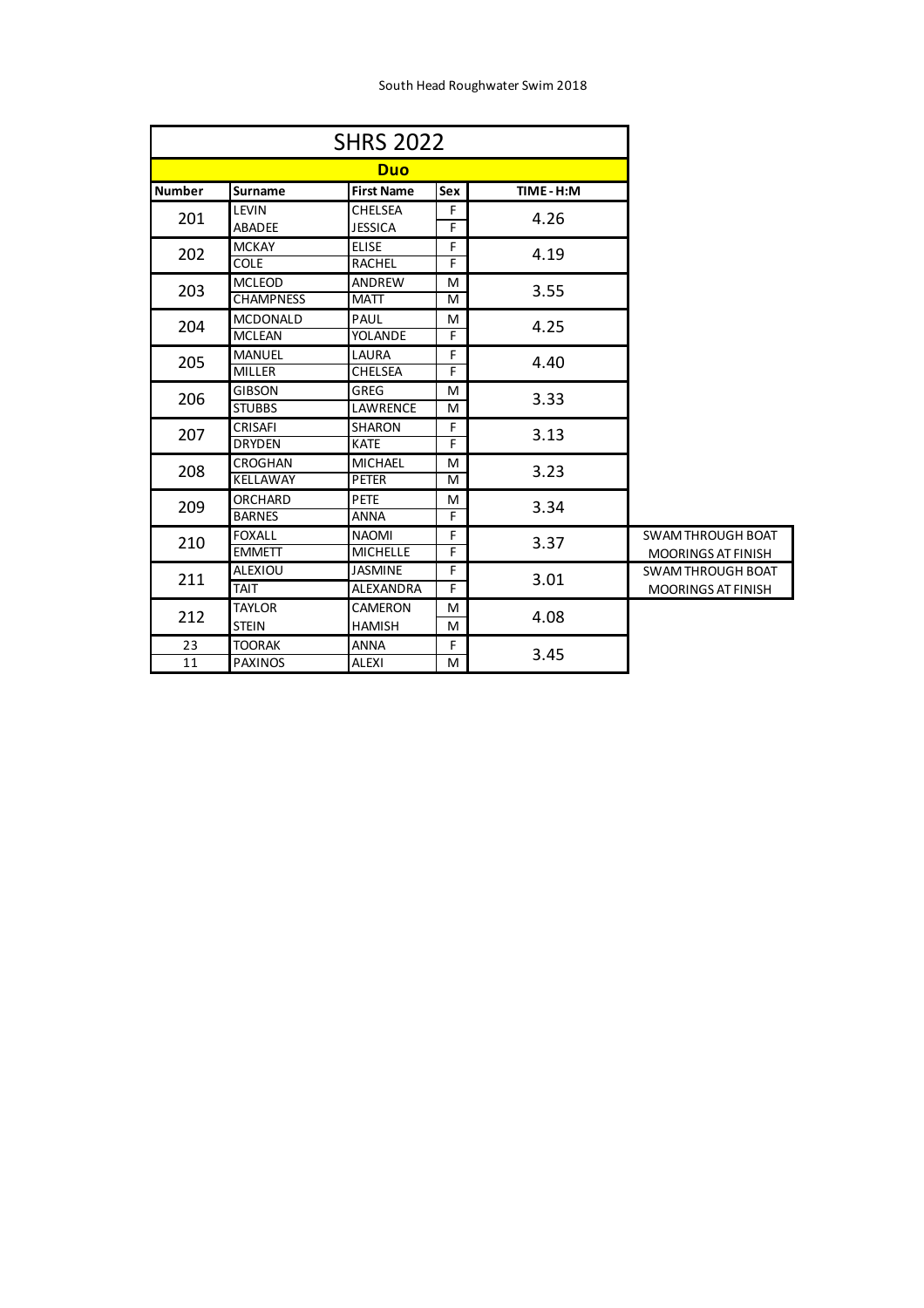|     | <b>SHRS - 2022</b> |                  |            |          |                           |
|-----|--------------------|------------------|------------|----------|---------------------------|
|     |                    | <b>Team of 3</b> |            |          |                           |
| No  | <b>Surname</b>     | 1st name         | <b>Sex</b> | TIME-H:M |                           |
|     | PEREIRA            | <b>MADDY</b>     | F          |          |                           |
| 301 | <b>WILLIAMS</b>    | ABBIE            | F          | 4.24     |                           |
|     | <b>HARRINGTON</b>  | JEN              | F          |          |                           |
|     | SORAYA-EVANS       | JESSICA          | F          | 4.19     |                           |
| 302 | <b>PLACE</b>       | <b>SIMON</b>     | M          |          |                           |
|     | <b>TRAN</b>        | HELEN            | F          |          |                           |
|     | <b>GLIKIN</b>      | YURY             | M          |          |                           |
| 303 | <b>CHRISTIE</b>    | <b>MIKE</b>      | M          | 4.38     |                           |
|     | <b>LORD</b>        | <b>PIERRE</b>    | M          |          |                           |
| 304 | <b>HYDER</b>       | <b>MATTHEW</b>   | M          |          |                           |
|     | <b>HYDER</b>       | LYLA             | F          | 3.38     | SWAM THROUGH BOAT         |
|     | <b>MCKELVEY</b>    | <b>DAVID</b>     | M          |          | <b>MOORINGS AT FINISH</b> |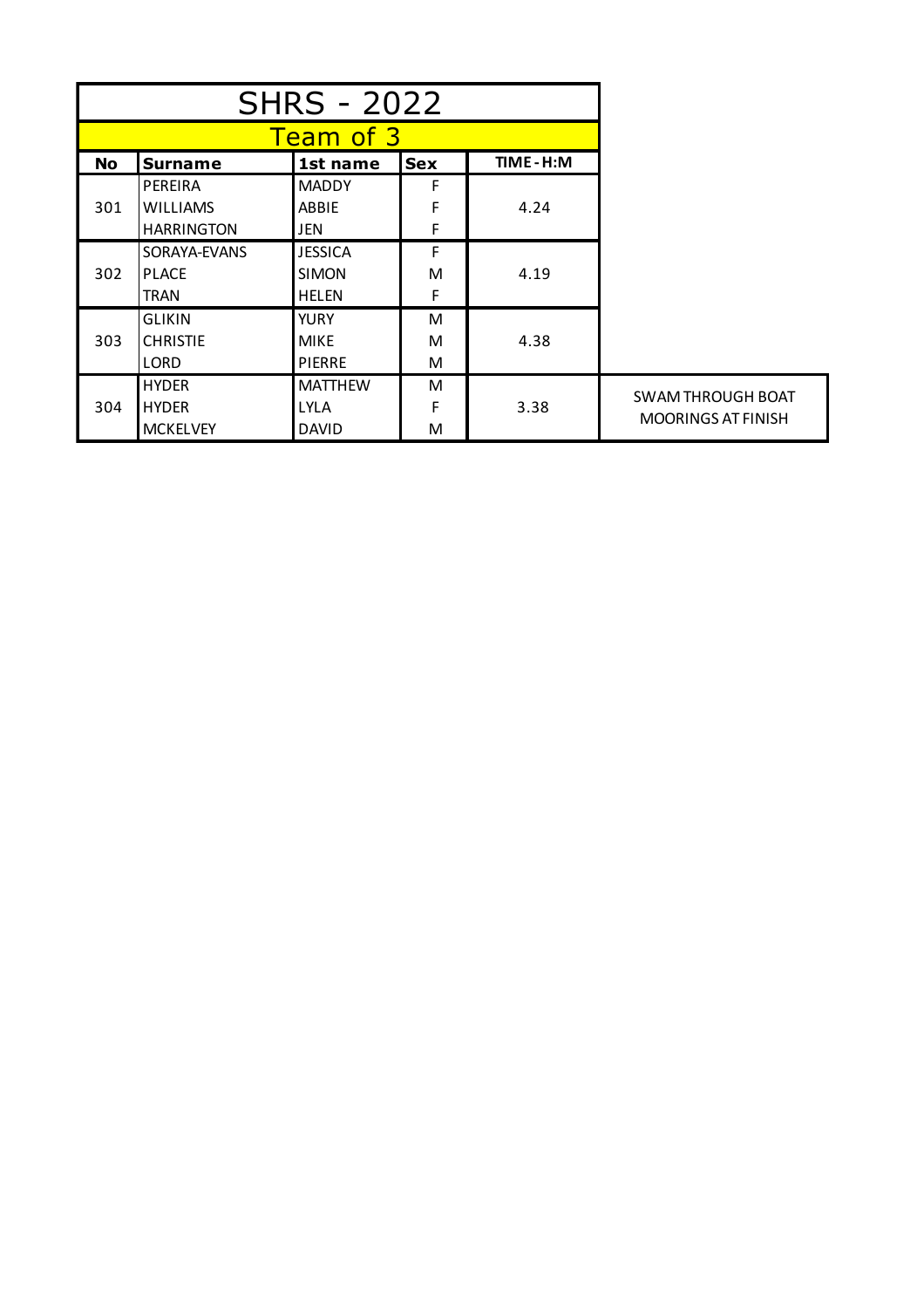| <b>SHRS 2022</b> |                                                        |                 |   |      |  |  |  |  |
|------------------|--------------------------------------------------------|-----------------|---|------|--|--|--|--|
|                  | Team of 4                                              |                 |   |      |  |  |  |  |
| <b>No</b>        | TIME - H:M<br><b>Surname</b><br>1st name<br><b>Sex</b> |                 |   |      |  |  |  |  |
|                  | <b>WILKINSON</b>                                       | <b>FLORA</b>    | F |      |  |  |  |  |
| 401              | <b>JAMES</b>                                           | <b>KATIE</b>    | F | 4.06 |  |  |  |  |
|                  | <b>WILKINSON</b>                                       | <b>LOTTI</b>    | F |      |  |  |  |  |
|                  | <b>HELE</b>                                            | <b>NICOLE</b>   | F |      |  |  |  |  |
|                  | <b>PILOSSOF</b>                                        | GAVIN           | М |      |  |  |  |  |
| 402              |                                                        |                 | М | 4.30 |  |  |  |  |
|                  | <b>SYME</b>                                            | <b>ANTHONY</b>  | M |      |  |  |  |  |
|                  | <b>FORSYTH</b>                                         | <b>MATT</b>     | М |      |  |  |  |  |
|                  | <b>GIBBESON</b>                                        | <b>STEVE</b>    | M |      |  |  |  |  |
| 403              | <b>BOLTON</b>                                          | <b>RODNEY</b>   | М | 3.47 |  |  |  |  |
|                  | <b>BUTTFIELD</b>                                       | <b>ALEX</b>     | М |      |  |  |  |  |
|                  | <b>THOMAS</b>                                          | <b>ALISTAIR</b> | М |      |  |  |  |  |
|                  | <b>ROWE</b>                                            | <b>NIGEL</b>    | M |      |  |  |  |  |
| 404              | <b>PRYKE</b>                                           | <b>GEOFF</b>    | M | 3.53 |  |  |  |  |
|                  | <b>GVERIC</b>                                          | <b>CRAIG</b>    | М |      |  |  |  |  |
|                  | <b>NEWTON</b>                                          | <b>LANCE</b>    | M |      |  |  |  |  |
|                  | <b>THIFL</b>                                           | <b>PETER</b>    | м |      |  |  |  |  |
| 406              | <b>SIGNORINI</b>                                       | <b>OLIVER</b>   | м | 2.25 |  |  |  |  |
|                  | <b>PORT</b>                                            | <b>JARROD</b>   | м |      |  |  |  |  |
|                  | <b>EDWARDS</b>                                         | KAI             | М |      |  |  |  |  |
|                  | <b>FALLON</b>                                          | <b>RILEY</b>    | м |      |  |  |  |  |
| 407              | <b>BROOKS</b>                                          | <b>HOLLY</b>    | F | 3.42 |  |  |  |  |
|                  | <b>BROOKS</b>                                          | <b>JACK</b>     | М |      |  |  |  |  |
|                  | <b>BARKER</b>                                          | <b>EDWARD</b>   | M |      |  |  |  |  |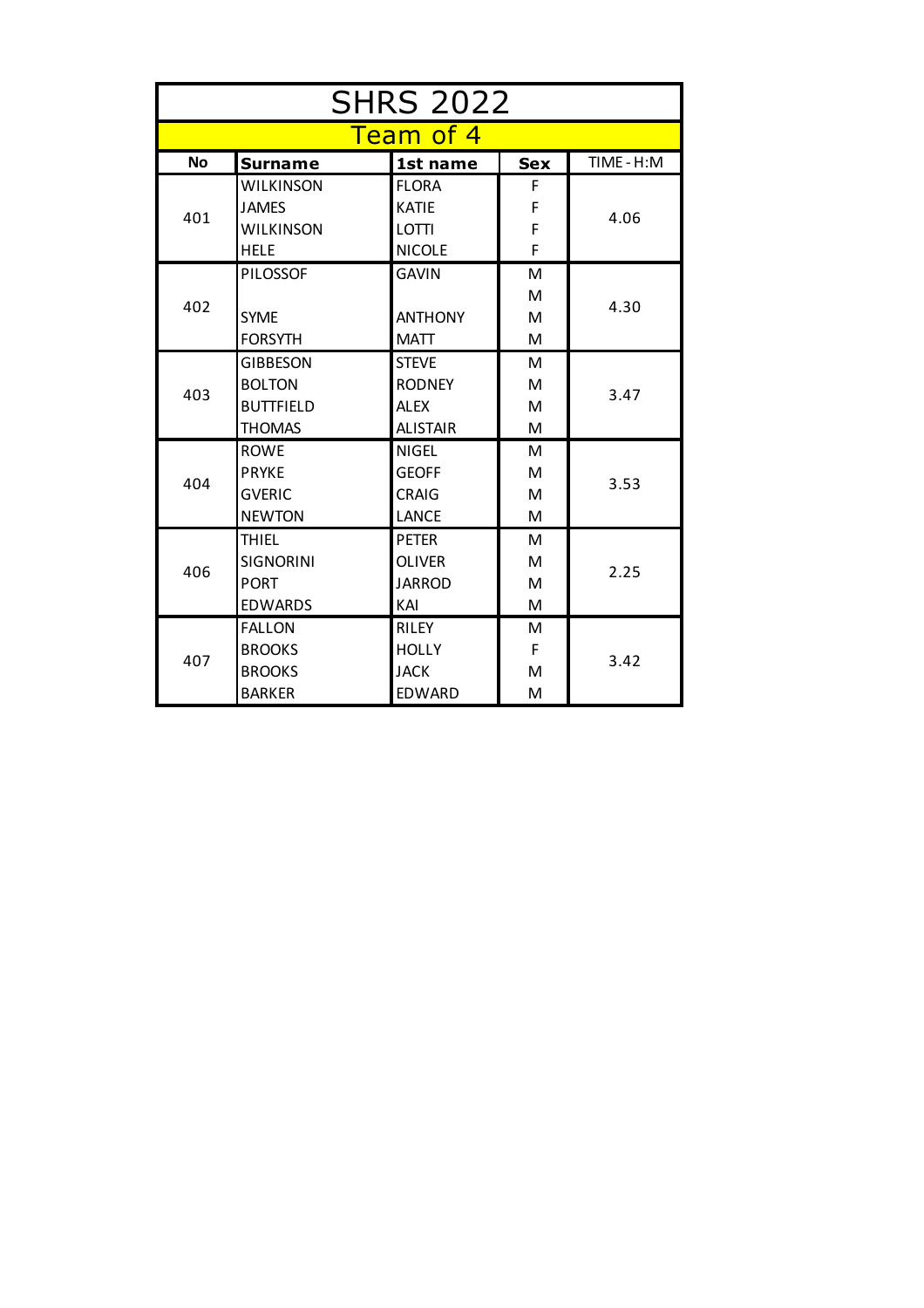|     | <b>Teams of 5</b> |                |            |          |                      |  |
|-----|-------------------|----------------|------------|----------|----------------------|--|
| No  | <b>Surname</b>    | 1st name       | <b>Sex</b> | TIME-H:M |                      |  |
|     | CHARLTON          | <b>ANDREW</b>  | м          |          |                      |  |
|     | <b>DOWDALL</b>    | <b>NEVILLE</b> | м          |          |                      |  |
| 501 | OSULLIVAN         | <b>JUSTIN</b>  | М          | 4.39     | <b>BOAT ASSISTED</b> |  |
|     | <b>IVERING</b>    | <b>ANDREW</b>  | м          |          |                      |  |
|     | SKINSTAD          | <b>GAVIN</b>   | м          |          |                      |  |
| 12  | <b>BATEMAN</b>    | <b>ERIC</b>    | м          |          |                      |  |
| 15  | <b>OSBORNE</b>    | <b>MICHAEL</b> | м          |          |                      |  |
| 17  | LANGRIDGE         | <b>RICHARD</b> | м          | 4.59     |                      |  |
| 16  | <b>MRAVEC</b>     | <b>VLADMIR</b> | м          |          |                      |  |
| 19  | LIM               | TING           | м          |          |                      |  |